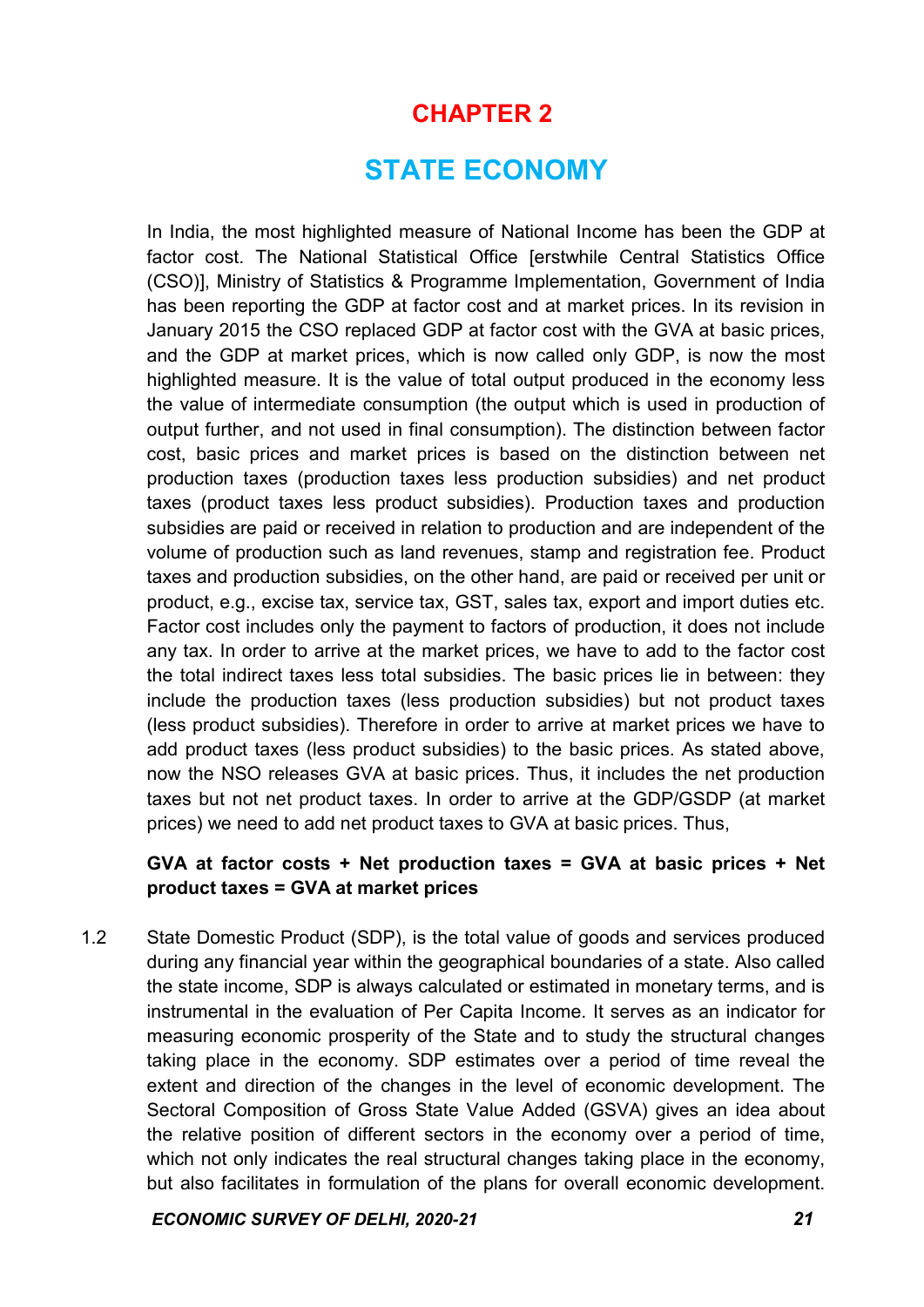The major share of income of National Capital Territory of Delhi is from the service sector which is treated as the growth engine for fast developing states in the Indian Union.

# 2. COVID-19's Impact on Economy

- 2.1 To adopt strict social distancing and isolation measures to contain the spread of COVID-19 in NCT of Delhi, the Government of NCT of Delhi has issued the Delhi Epidemic Diseases, COVID-19 Regulations, 2020 under the Epidemic Diseases Act, 1897 for prevention and containment of COVID-19 and notified a lockdown in the whole of territorial jurisdiction of NCT of Delhi from 0600 hrs on Monday, 23<sup>rd</sup> March, 2020 to midnight of Tuesday, 31<sup>st</sup> March, 2020. Thereafter, a nationwide 'stringent' lockdown for 21 days was declared on March 24, 2020 and subsequently extended till May 31, 2020. India imposed a stringent nation-wide lockdown during the initial phase of the pandemic in March-April, 2020, followed by gradual unlocking and phasing out of the containment measures.
- 2.2 The year 2020 witnessed unrivalled turmoil with the novel COVID-19 virus and the resultant pandemic emerging as the biggest threat to economic growth in a century. The pandemic has been unique in its wide-ranging effects on almost every section of the economy and the society. The pandemic impacts both supply and demand in the economy.
- 2.3 The public health measures, adopted to contain the spread, engendered sizeable immediate economic costs as they led to almost full suspension of economic activity, curbed consumption and investment, as well as restricted labor supply and production. COVID-19, therefore led the world to the predicament of saving 'lives' or 'livelihoods' as the steps taken to flatten the infection curve, steepened the macroeconomic recession curve.
- 2.4 The pandemic has been a unique economic shock that has triggered both supply and demand side shocks simultaneously across economies around the world. Increased uncertainty, lower confidence, loss of incomes, weaker growth prospects, fear of contagion, curtailment of spending options due to closure of all contact-sensitive activities, the triggering of precautionary savings, risk aversion among businesses and resultant fall in consumption and investment – leading to the first order demand shock. The supply chain disruptions caused by closure of economic activity and restricted movement of labour lead to the first order supply shocks. The first order supply side disruptions potentially created second round effects on both demand and supply. The initial supply shock, resulting in wage and income loss, could impact aggregate demand and impair productive capacity leading to supply shocks.
- 2.5 Delhi's GSDP (at Current Prices) contraction of 3.92 per cent during 2020-21 reflect the unparalleled effect of the Covid-19 pandemic and the containment measures that were taken to control the pandemic. With the economy's returning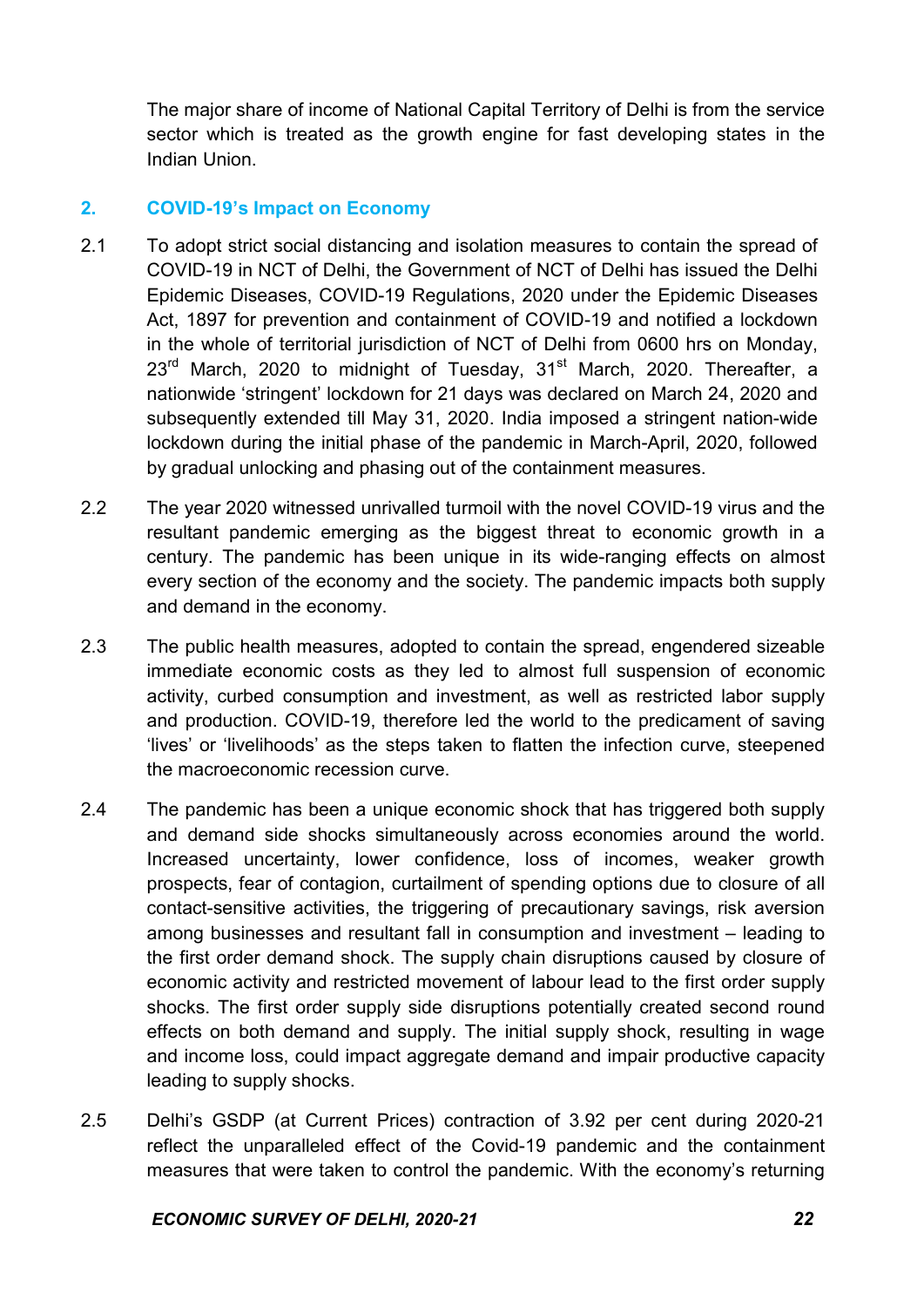to normalcy brought closer by the initiation of a mega vaccination drive, hopes of a robust recovery in services sector, consumption, and investment have been rekindled. In the year 2021-22, a sharp recovery of real GSDP of Delhi with double digit growth is expected based on a low base effect and inherent strengths of the economy.

## 3. Estimates at Current Prices

Gross State Domestic Product (GSDP) of Delhi at current prices estimated at 750962 crore, during 2018-19 showed a growth of 10.78 per cent over the preceding year. The GSDP of Delhi at current prices increased to  $\overline{z}$  830872 crore during 2019-20 indicating a growth of 10.64 per cent. The advance estimate of GSDP of Delhi during 2020-21 is likely to attain a level of  $\overline{5}$  798310 crore which is at a contraction of 3.92 per cent over 2019-20. Net State Domestic Product (NSDP) of Delhi at current prices during 2018-19 was estimated at  $\overline{5}$  676855 crore, recorded a growth of 10.30 per cent over the previous year. The NSDP of Delhi at current prices increased to  $\overline{3}$  753759 crore during 2019-20 which is at a growth of 11.36 per cent over the previous year. The advance estimate of NSDP of Delhi during 2020-21 is likely to attain a level of  $\overline{5}$  722663 crore which is estimated to show a contraction of 4.13 per cent over 2019-20.

# 4. Estimates at Constant Prices (Base Year 2011-12)

- 4.1 Gross State Domestic Product of Delhi (GSDP) at constant prices recorded at  $\overline{5}$  573135 crore, during 2018-19 showed a growth of 5.74 per cent over the preceding year. The GSDP of Delhi at constant prices increased to  $\overline{5}$  613843 crore during 2019-20 indicating a growth of 7.10 per cent. The advance estimate of GSDP of Delhi at constant prices during 2020-21 was recorded at ₹578971 crore showed a contraction of 5.68 per cent over 2019-20. Net State Domestic Product (NSDP) of Delhi at constant prices during 2018-19 was estimated at  $\overline{5}$  512957 crore, recorded a growth of 5.19 per cent over the previous year. The NSDP of Delhi at constant prices increased to  $\overline{5}$  550303 crore during 2019-20 at a growth of 7.28 per cent over the previous year. The advance estimate of NSDP of Delhi during 2020-21 at constant prices calculated at  $\overline{5}$  518518 crore which is estimated to show a contraction of 5.78 per cent over 2019-20.
- 4.2 As a general phenomenon observed in most of the urban economies, Delhi is also showing same trend of higher share in Service Sector. The percentage distribution of Gross State Value Added (GSVA) of Delhi at 2011-12 prices showed a declining trend of agriculture and allied sector (upward trend in secondary sector), and decrease in tertiary sector. More clearly, the percentage contribution of agriculture sector to GSVA of Delhi at 2011-12 prices reduced from 3.49 per cent in 2011-12 to 3.44 per cent in 2020-21. During the same period, the contribution of secondary sector to GSVA of Delhi at constant prices increased from 13.09 per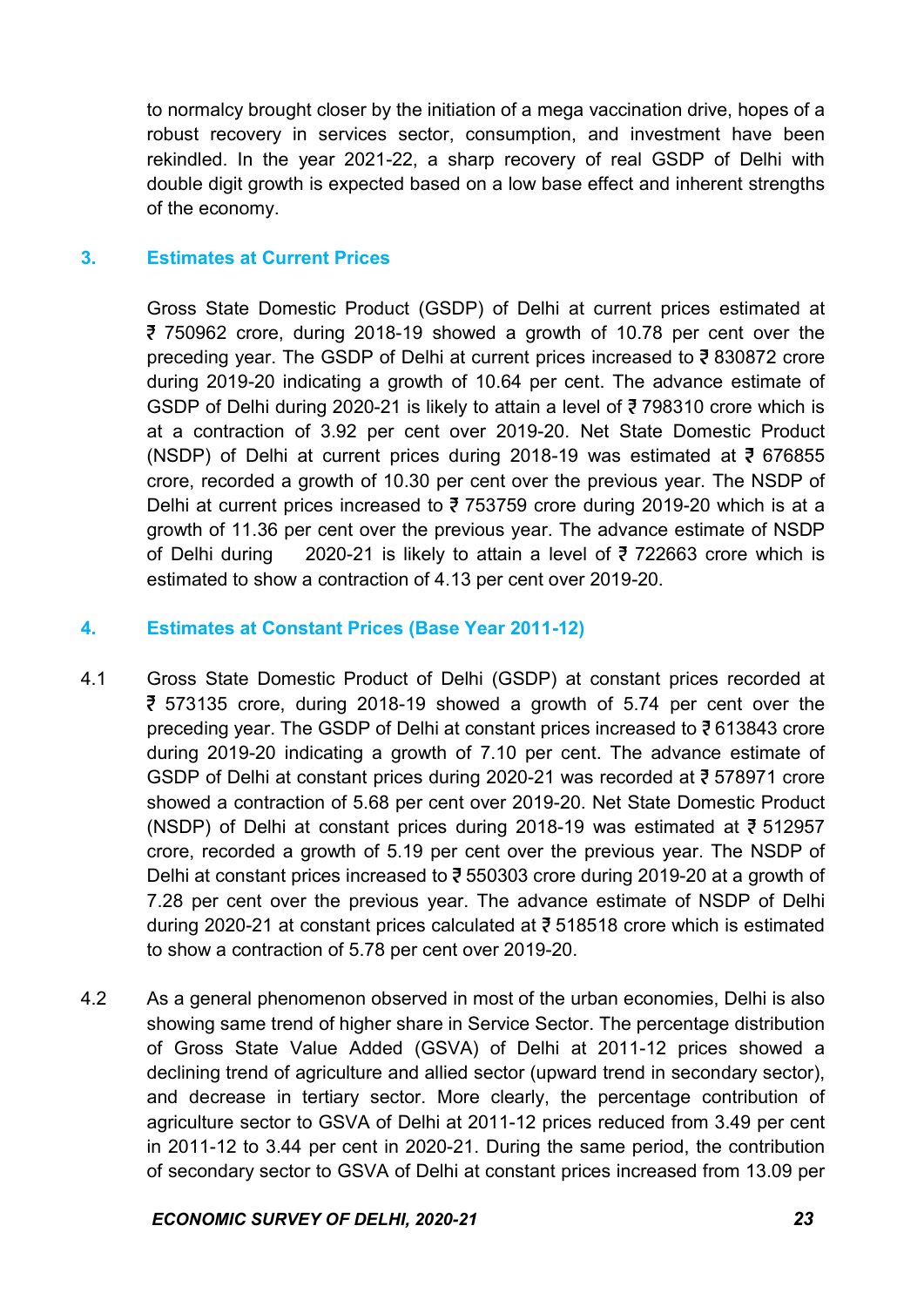cent to 13.78 per cent. The percentage contribution of service sector to the GSVA of Delhi at 2011-12 prices decreased from 83.42 per cent in 2011-12 to 82.78 per cent in 2020-21.

4.3 The information regarding the Gross State Domestic Product and Net State Domestic Product of Delhi during the last ten years both at current and 2011-12 prices is presented in Statement 2.1.

#### Statement 2.1

### GSDP & NSDP OF DELHI – CURRENT AND 2011-12 PRICES

 $(7$  Crore) S. No. Years GSDP at market prices | NSDP at market prices **Current** Constan t (2011- 12) Current Constant (2011-12) 1. 2011-12 343798 343798 314650 314650 2. 2012-13 | 391388 | 366628 | 357400 | 334193 3. 2013-14 443960 392908 404841 356528 4. | 2014-15 | 494803 | 428355 | 448487 | 387639 5. 2015-16 550804 475623 500524 431730 6. 2016-17 | 616085 | 511765 | 558546 | 461592 7.  $\begin{array}{|c|c|c|c|c|c|c|c|c|} \hline \end{array}$  677900  $\begin{array}{|c|c|c|c|c|c|} \hline \end{array}$  613631  $\begin{array}{|c|c|c|c|c|c|} \hline \end{array}$  487631 8.  $2018-19$  (2<sup>nd</sup> RE) 750962 573135 676855 512957 9.  $\sqrt{2019-20}$  (1<sup>st</sup> RE) 830872 613843 753759 550303 10. | 2020-21 (AE) | 798310 | 578971 | 722663 | 518518

 Source:- Directorate of Economics and Statistics, Government of NCT of Delhi. Note:-  $(3<sup>rd</sup> RE)$ - Third Revised Estimates,  $(2<sup>nd</sup> RE)$  - Second Revised Estimates,  $(1^{st}$  RE) - 1<sup>st</sup> Revised Estimates, (AE) - Advance Estimates.

4.4 GSDP of Delhi, both at current and constant prices (2011-12) is depicted in Chart 2.1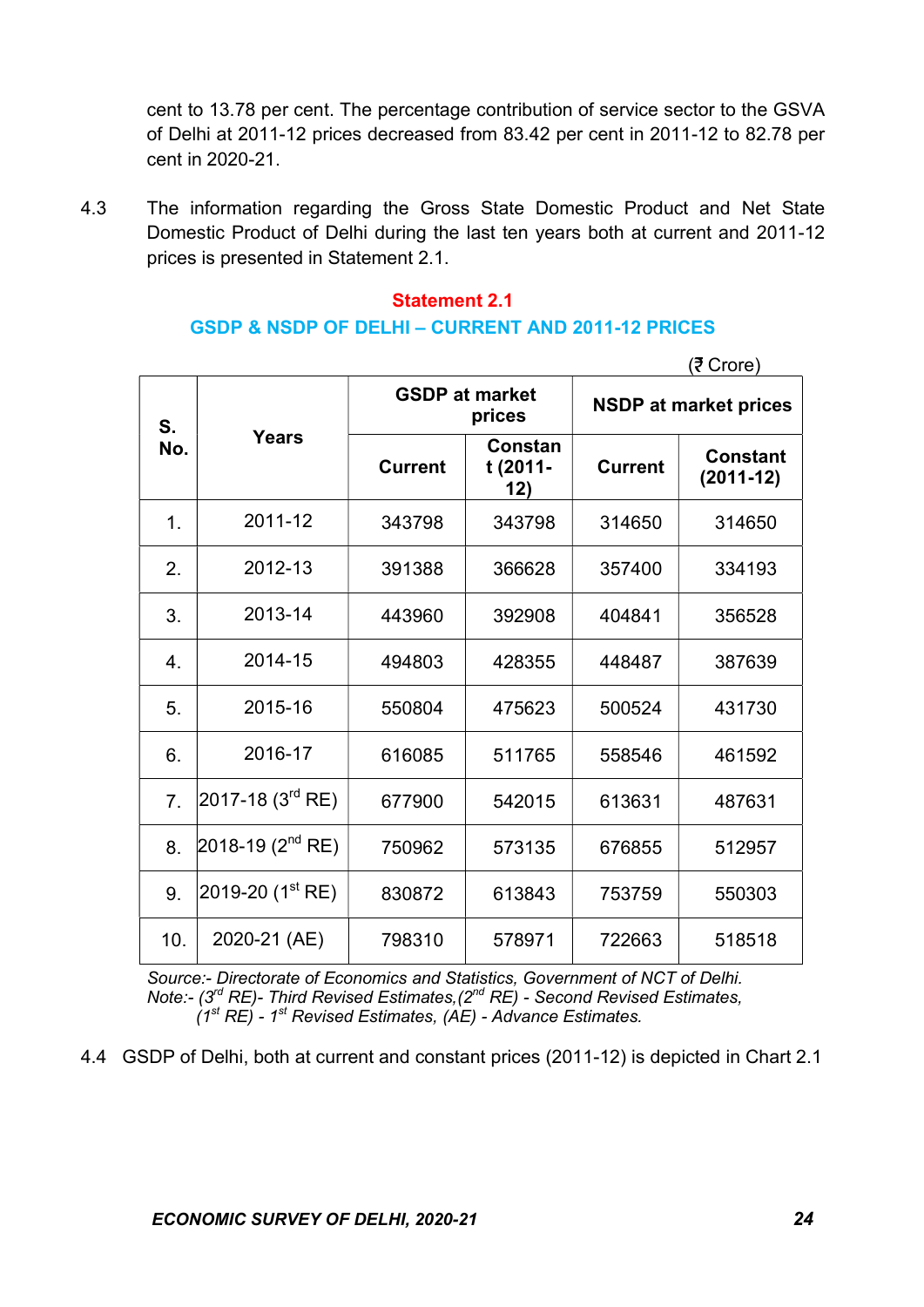Chart 2.1 GSDP OF DELHI- CURRENT AND CONSTANT PRICES



4.5 The percentage growth of GSDP and NSDP of Delhi during the last nine years both at current and 2011-12 prices is presented in Statement 2.2.

### Statement 2.2

#### GROWTH OF GSDP & NSDP OF DELHI – CURRENT AND CONSTANT PRICES

|       |              |                |                                |                              | (ln %)                         |  |
|-------|--------------|----------------|--------------------------------|------------------------------|--------------------------------|--|
| S.No. | <b>Years</b> |                | <b>GSDP at market prices</b>   | <b>NSDP at market prices</b> |                                |  |
|       |              | <b>Current</b> | <b>Constant</b><br>$(2011-12)$ | <b>Current</b>               | <b>Constant</b><br>$(2011-12)$ |  |
| 1.    | 2012-13      | 13.84          | 6.64                           | 13.59                        | 6.21                           |  |
| 2.    | 2013-14      | 13.43          | 7.17                           | 13.27                        | 6.68                           |  |
| 3.    | 2014-15      | 11.45          | 9.02                           | 10.78                        | 8.73                           |  |
| 4.    | 2015-16      | 11.32          | 11.03                          | 11.60                        | 11.37                          |  |
| 5.    | 2016-17      | 11.85          | 7.60                           | 11.59                        | 6.92                           |  |
| 6.    | 2017-18      | 10.03          | 5.91                           | 9.86                         | 5.64                           |  |
| 7.    | 2018-19      | 10.78          | 5.74                           | 10.30                        | 5.19                           |  |
| 8.    | 2019-20      | 10.64          | 7.10                           | 11.36                        | 7.28                           |  |
| 9.    | 2020-21      | $-3.92$        | $-5.68$                        | $-4.13$                      | $-5.78$                        |  |

Source:- Directorate of Economics and Statistics, Government of NCT of Delhi.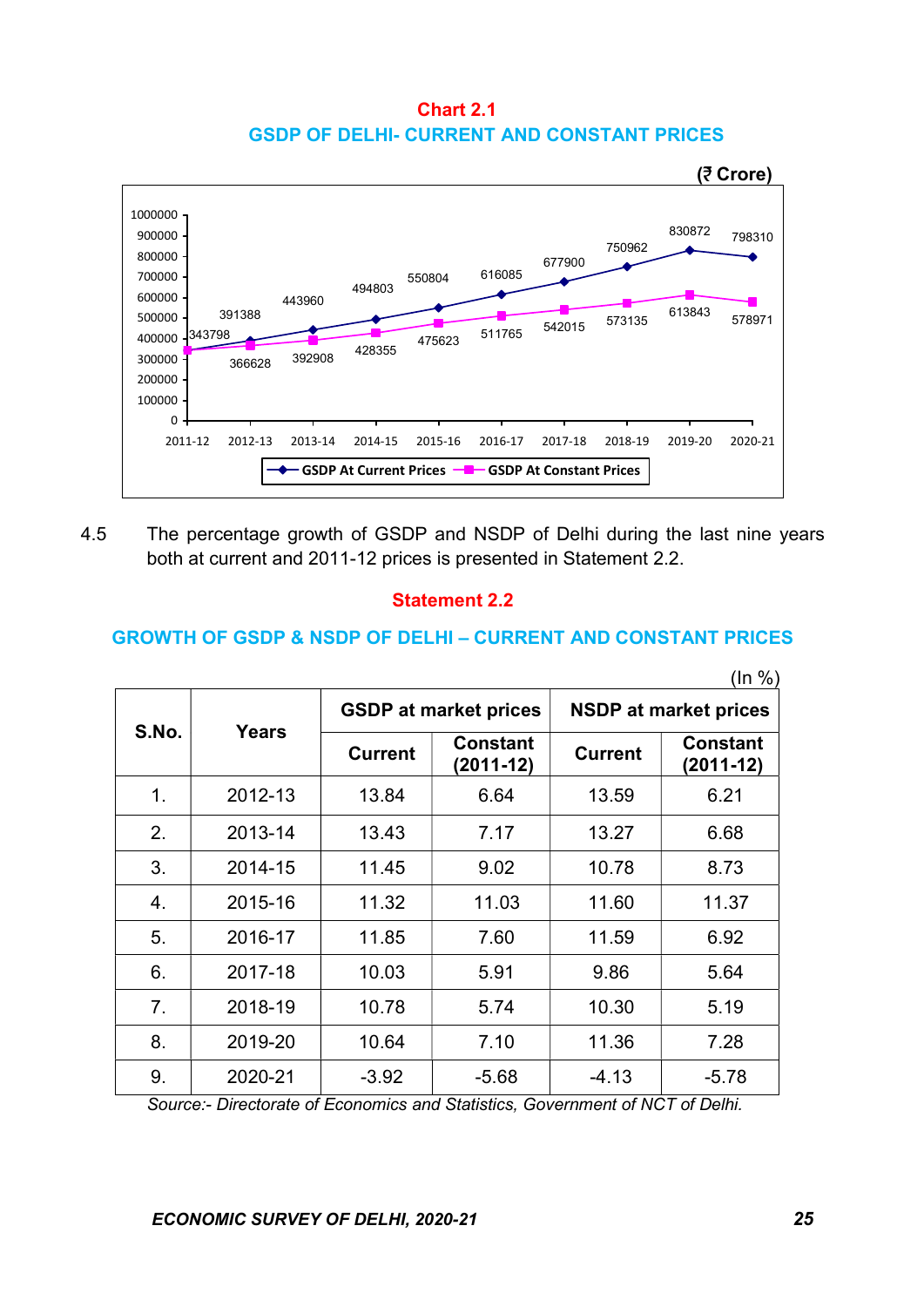## 4.6 Brief Methodology to Estimate State Domestic Product

- 4.6.1. The Primary Sector of the economy extracts or harvests products from the earth. The primary sector includes the production of raw materials and basic foods. Activities associated with the primary sector include agriculture (both subsistence and commercial), mining, forestry, farming, grazing, hunting and gathering, fishing and mining & quarrying. The packaging and processing of the raw materials associated with this sector is also considered to be part of this sector. The estimates of GSVA for Agriculture, Forestry & Fishing are compiled by the production method except for the operation of government irrigation system, for which the income method is followed. Estimates of GSVA in Mining & Quarrying industry are compiled from the annual financial statement of the companies for non-departmental enterprises and private corporate enterprises, extracted from MCA21 database.
- 4.6.2. The Secondary Sector of the economy includes those economic sectors that create a finished, usable product: manufacturing, construction and electricity, gas, water supply and other utility services. This sector generally takes the output of the primary sector and manufactures finished goods or where they are suitable for use by other businesses, for export, or sale to domestic consumers. For the purposes of estimation of GSVA, the entire manufacturing activities are classified into two broad segments, namely, Manufacturing-'Organised Manufacturing' and 'Unorganised Manufacturing'. Estimates for Organised Manufacturing have been derived using the annual accounts of Non-Departmental Enterprises (NDE), Private corporate sector from MCA data base and quasi-corporations as covered by ASI. The unorganised manufacturing consists of the household enterprises. The effective labour input method has been used for compilation category wise estimation of GVA of unincorporated manufacturing enterprises from the NSS  $67<sup>th</sup>$ round Survey on Unincorporated Enterprises, 2010-11 and NSS 68<sup>th</sup> round Employment Unemployment Survey, 2011-12. The GSVA estimates in Electricity sub-sector are prepared using the income method. The estimates are based on the analysis of annual accounts of State Electricity Boards and other electricity undertakings located in the State. The estimates of GSVA in respect of Gas are compiled through the enterprise approach. The estimates of GSVA for Water Supply are compiled for the public and private sectors separately following the income method. The estimates of GSVA for Remediation and Other Utility Services have been compiled by aggregating the estimates for recycling, remediation, sewerage and other waste management services. The estimates of accounted construction for the entire economy are compiled first through the commodity flow approach. The estimates for private corporations are prepared using information on financial parameters of non-government companies from MCA21 database provided by Ministry of Corporate Affairs.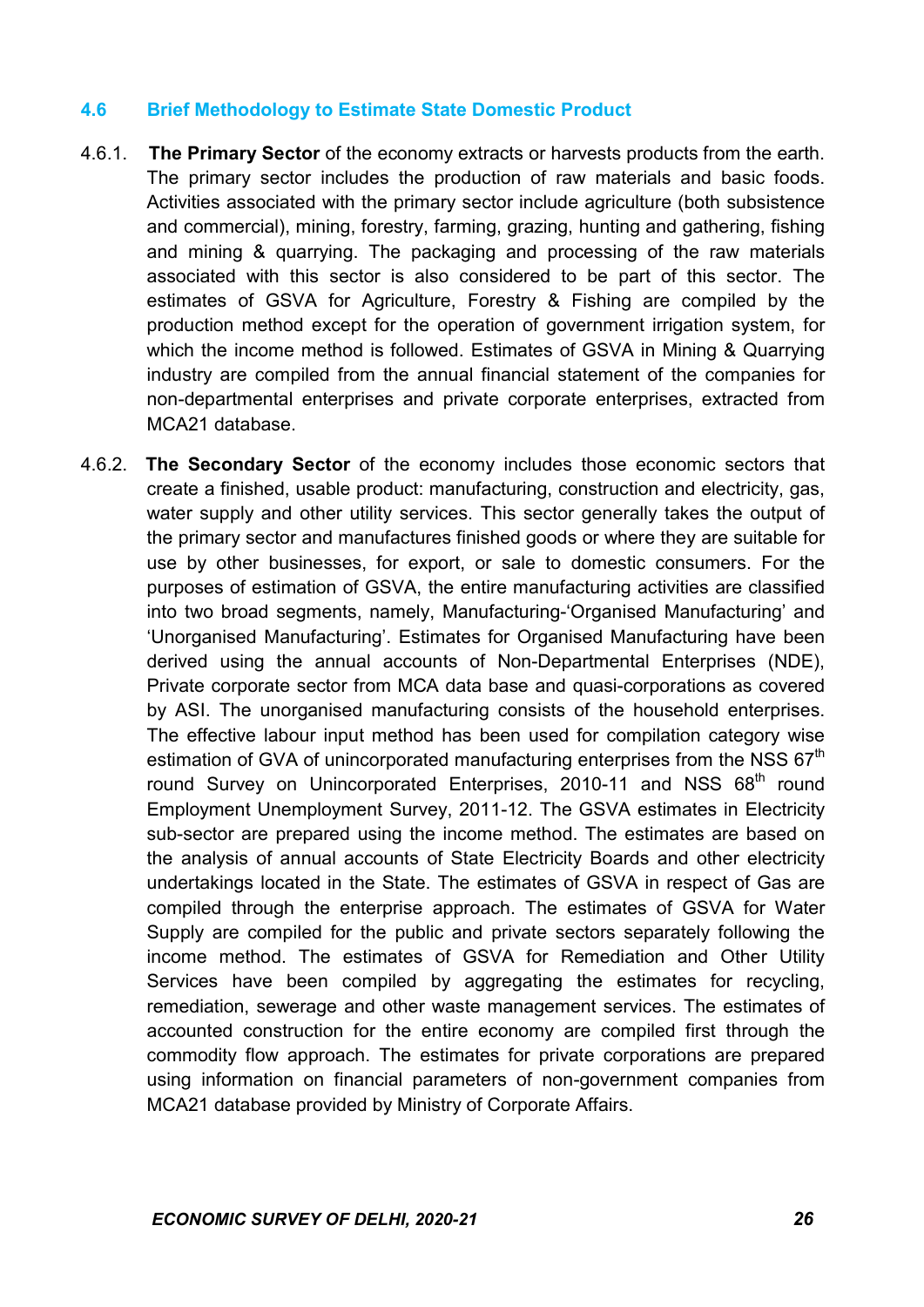4.6.3 The Tertiary Sector has a pivotal role in the Delhi's economic development and constitutes a major part of the economy of the State both in terms of employment potential and its contribution to the State Income. The sector covers a wide range of activities from the most sophisticated in the field of Information and Communication Technology to simple services pursued by the unorganized/ informal sector workers, such as, vegetable sellers, hawkers, rickshaw pullers, etc. In terms of industrial categories, this sector inter-alia includes sub-sectors like Trade; Hotels and Restaurants; Transport; Storage; Communication; Financial Services; Real Estate, Ownership of Dwelling & Professional Services; Public Administration; and Other Services including Education, Medical and Health. The GSVA for Public Sector segment are obtained through economic analysis of budget documents and annual reports/accounts. The estimates of Private corporate estimates have been compiled using MCA21 database and NSS Surveys results.

## 5. Per Capita Income

- 5.1 The per capita income of Delhi at current prices reached at the level of  $\overline{5}$  376221 in 2019-20 as compared to  $\frac{3}{5}$  344350 in 2018-19 and  $\frac{3}{5}$  318323 in 2017-18. The advance estimate of per capita income of Delhi at current prices during 2020-21 estimated at  $\overline{z}$  354004. The annual growth rate of per capita income of Delhi at current prices during the last nine years (2013-21) was worked out at 11.12 per cent, 10.86 per cent, 8.47 per cent, 9.32 per cent, 9.36 per cent, 7.70 per cent, 8.18 per cent, 9.26 per cent and (-) 5.91 percent over the previous year's respectively.
- 5.2 The per capita income of Delhi at constant prices estimated at  $\frac{3}{5}$  274671 in 2019-20 as compared to  $\overline{z}$  260967 in 2018-19, registering a growth at 5.25 per cent. The advance estimate of per capita income of Delhi at constant prices during 2020-21 is estimated to reach at  $\overline{z}$  254001, registering a contraction of 7.53 per cent over the previous year.
- 5.3 Delhi's per capita income was almost three times of the national average, both at current and constant prices. The information regarding per capita income of Delhi and India during the last ten years is presented in Statement 2.3.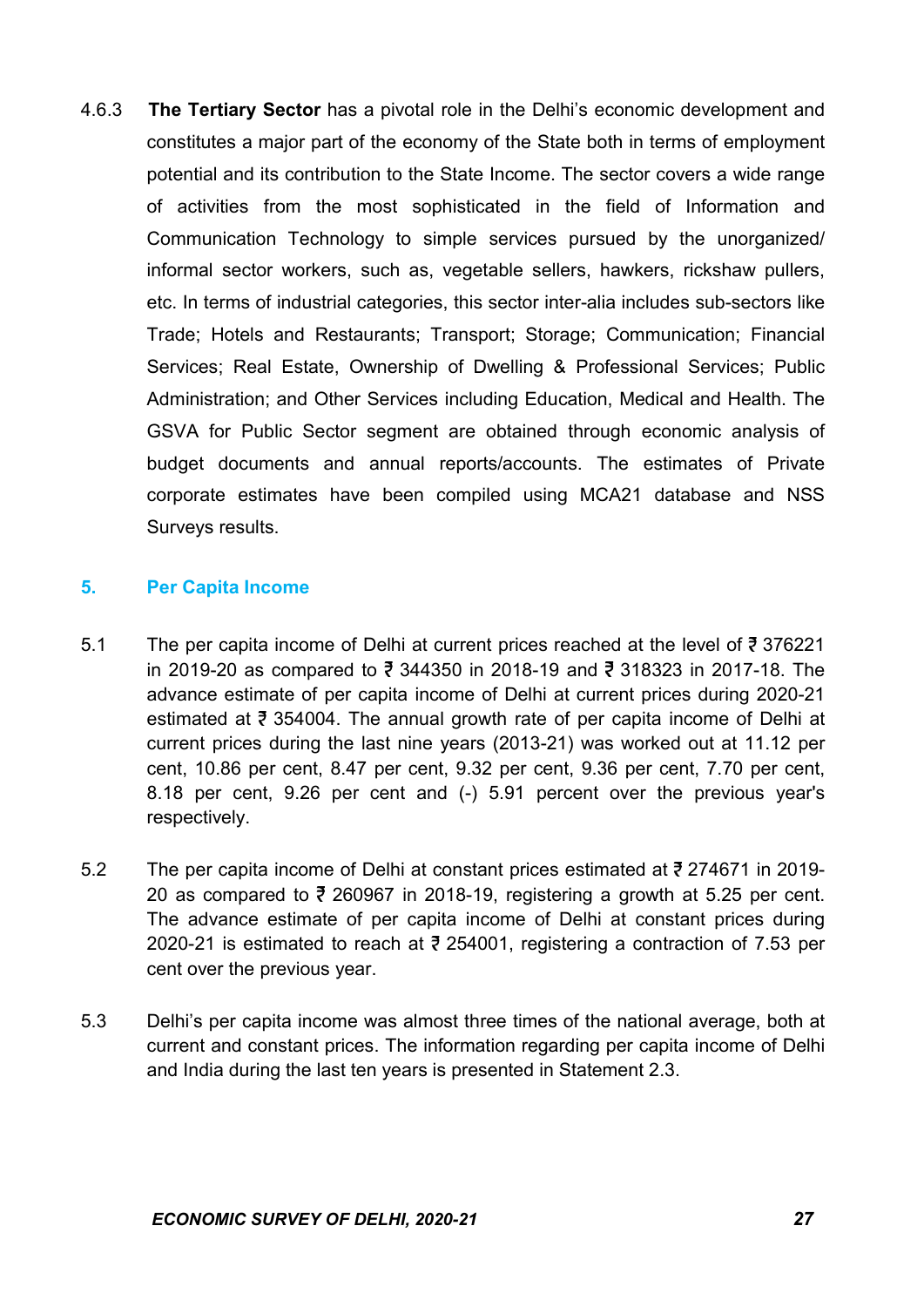#### Statement 2.3

#### PER CAPITA INCOME OF DELHI & INDIA DURING 2011-12 TO 2020-21

| (In ₹)                    |        |                                              |                                               |                  |  |
|---------------------------|--------|----------------------------------------------|-----------------------------------------------|------------------|--|
| <b>YEAR</b>               |        | <b>CURRENT PRICES</b><br>(Base Year 2011-12) | <b>CONSTANT PRICES</b><br>(Base Year 2011-12) |                  |  |
|                           | DELHI* | <b>ALL INDIA</b>                             | DELHI*                                        | <b>ALL INDIA</b> |  |
| 2011-12                   | 185001 | 63462                                        | 185001                                        | 63462            |  |
| 2012-13                   | 205568 | 70983                                        | 192220                                        | 65538            |  |
| 2013-14                   | 227900 |                                              | 200702                                        | 68572            |  |
| 2014-15                   | 247209 | 86647                                        | 213669                                        | 72805            |  |
| 2015-16                   | 270261 |                                              | 233115                                        | 77659            |  |
| 2016-17                   | 295558 | 104880                                       | 244255                                        | 83003            |  |
| 2017-18 $(3^{rd}$ RE)     | 318323 | 115224                                       | 252960                                        | 87586            |  |
| 2018-19 $(2^{nd}$ RE)     | 344350 | 125883                                       | 260967                                        | 92241            |  |
| 2019-20 $(1^{\rm st}$ RE) | 376221 | 134186                                       | 274671                                        | 94566            |  |
| 2020-21 (AE)              | 354004 | 127768                                       | 254001                                        | 85929            |  |

Source:- Directorate of Economics and Statistics, Government of NCT of Delhi.

Note:-  $(3<sup>rd</sup> RE)$ - Third Revised Estimates,  $(2<sup>nd</sup> RE)$  - Second Revised Estimates,

 $(1<sup>st</sup> RE)$  - First Revised Estimates,  $(AE)$  - Advance Estimates.

\* Latest Population Projections prepared by National Commission on Population have been used.

5.4 It may be inferred from Statement 2.3 that the per capita income of Delhi at current prices increased from  $\bar{z}$  185001 in 2011-12 to  $\bar{z}$  354004 in 2020-21 recorded an annual average growth rate at 7.60 per cent. During the same period the per capita income of Delhi at constant prices increased at 3.68 per cent per annum. The information regarding per capita income of Delhi and India during the last ten years both at current and constant prices is depicted in Chart 2.2.1 and 2.2.2 respectively.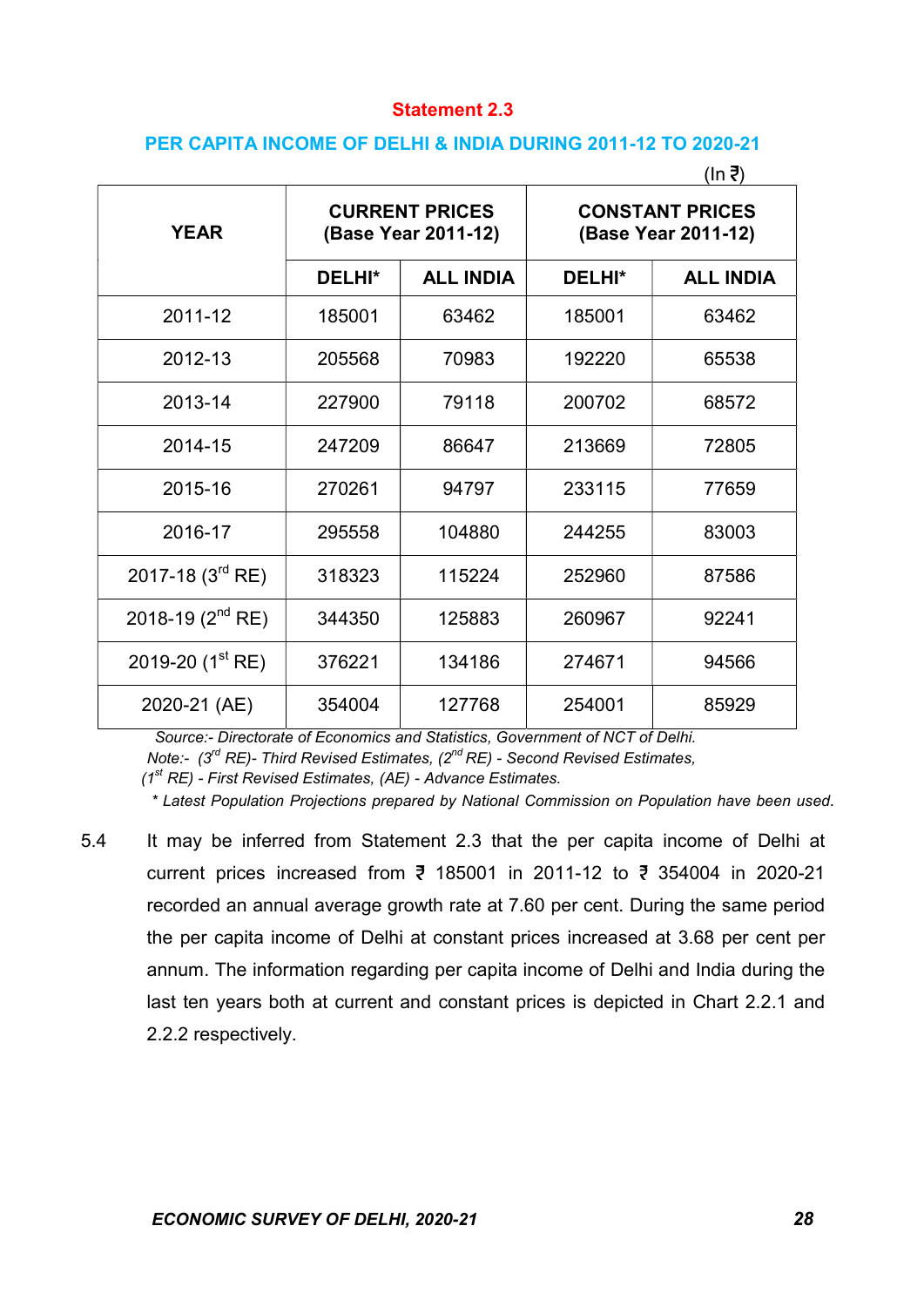## Chart 2.2.1

#### PER CAPITA INCOME OF DELHI AND INDIA AT CURRENT PRICES



## Chart 2.2.2

### PER CAPITA INCOME OF DELHI AND INDIA AT CONSTANT PRICES

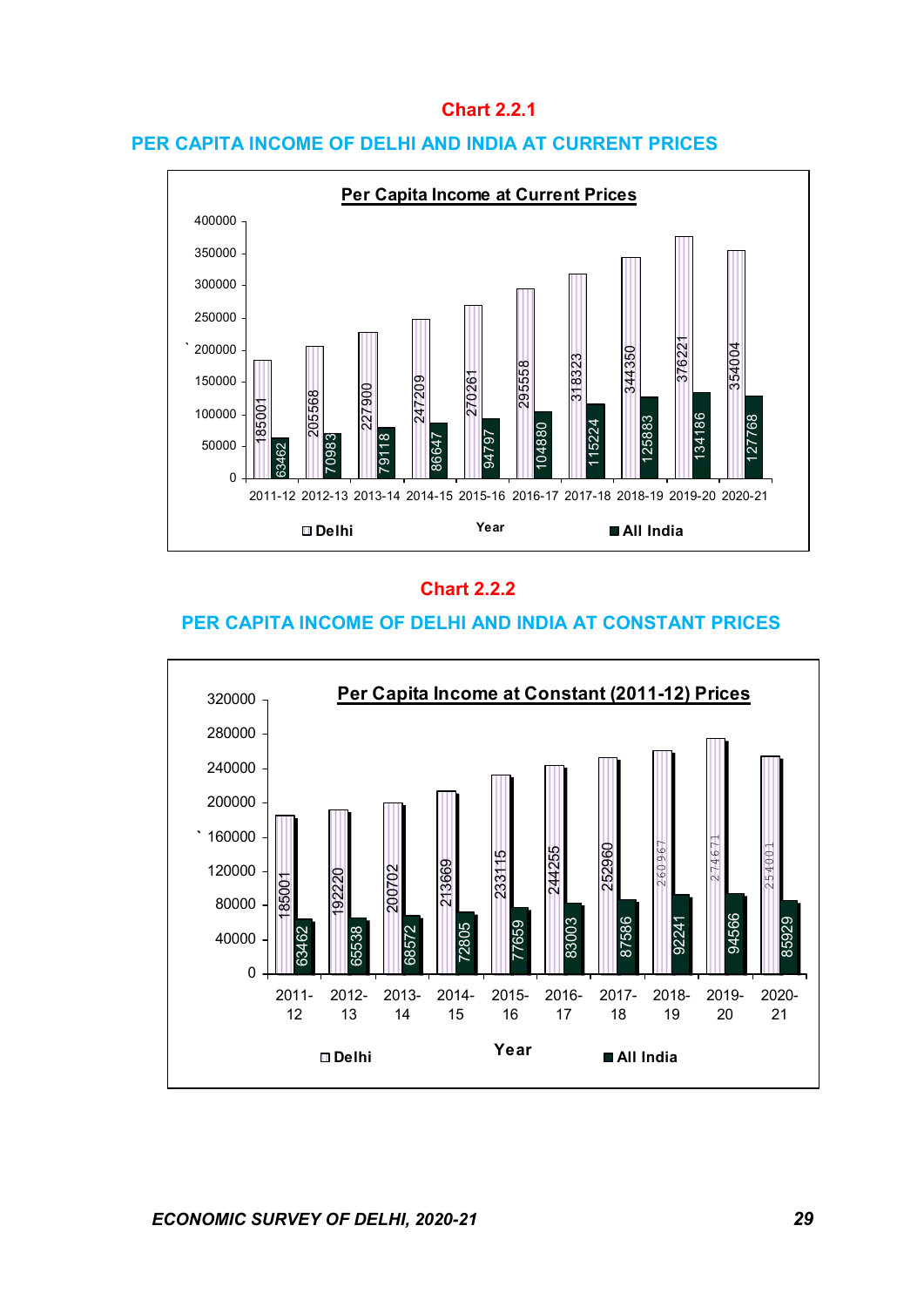5.5 The growth rate of per capita income of Delhi and national level both at current and constant prices is presented in Statement 2.4.

## Statement 2.4

|           | (Per cent)   |                |                                |                |                                |  |  |
|-----------|--------------|----------------|--------------------------------|----------------|--------------------------------|--|--|
| S.<br>No. | <b>Years</b> |                | <b>Delhi</b>                   | India          |                                |  |  |
|           |              | <b>Current</b> | <b>Constant</b><br>$(2011-12)$ | <b>Current</b> | <b>Constant</b><br>$(2011-12)$ |  |  |
| 1.        | 2012-13      | 11.12          | 3.90                           | 11.9           | 3.3                            |  |  |
| 2.        | 2013-14      | 10.86          | 4.41                           | 11.5           | 4.6                            |  |  |
| 3.        | 2014-15      | 8.47           | 6.46                           | 9.5            | 6.2                            |  |  |
| 4.        | 2015-16      | 9.32           | 9.10                           | 9.4            | 6.7                            |  |  |
| 5.        | 2016-17      | 9.36           | 4.78                           | 10.6           | 6.9                            |  |  |
| 6.        | 2017-18      | 7.70           | 3.56                           | 9.9            | 5.5                            |  |  |
| 7.        | 2018-19      | 8.18           | 3.17                           | 9.3            | 5.3                            |  |  |
| 8.        | 2019-20      | 9.26           | 5.25                           | 6.6            | 2.5                            |  |  |
| 9.        | 2020-21      | $-5.91$        | $-7.53$                        | -4.8           | $-9.1$                         |  |  |

## GROWTH RATE OF PER CAPITA INCOME OF DELHI AND INDIA FROM 2012-13 TO 2020-21

Source:- Directorate of Economics and Statistics, Government of NCT of Delhi.

# 6. Sectoral Composition of GSVA

6.1 As a general phenomenon what is observed in most of urbanized cities in the world, Delhi is also showing the same result, that is the major contribution of income is from the service sector. The analysis of sector-wise contribution in the Gross State Value Added also clearly reveals this fact. The contribution of primary sector (comprising of agriculture, livestock, forestry, fishing, mining & quarrying) to the total GSVA is continuously showing a deteriorating trend during the last ten years with some minor deviations. The contribution from secondary sector showed a mixed trend. The composition of GSVA at current and constant prices (2011-12) in three different sectors viz, primary, secondary and service sectors of Delhi during 2011-12 to 2020-21 is presented in Statement 2.5.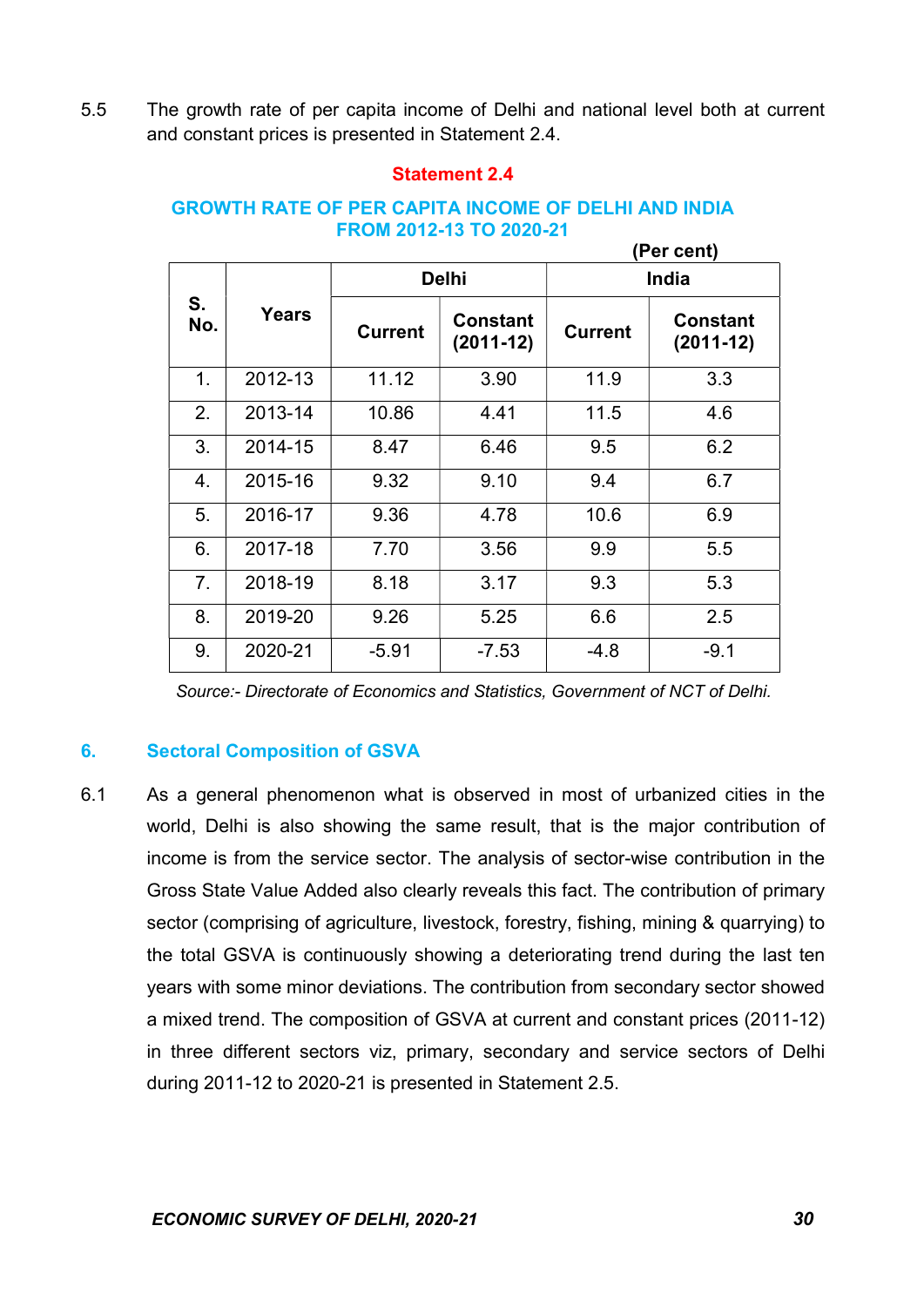## Statement 2.5

## SECTORAL COMPOSITION OF GSVA (at Basic Prices) IN DELHI-CURRENT AND CONSTANT (2011-12) PRICES

|                | (? Crore)     |                   |      |                                     |       |                   |              |           |               |
|----------------|---------------|-------------------|------|-------------------------------------|-------|-------------------|--------------|-----------|---------------|
|                |               | Primary           |      | <b>Secondary</b><br><b>Tertiary</b> |       |                   | <b>Total</b> |           |               |
| S.<br>No.      | <b>Years</b>  | ₹<br><b>Crore</b> | $\%$ | ₹<br><b>Crore</b>                   | $\%$  | ₹<br><b>Crore</b> | $\%$         | ₹ Crore   | $\frac{9}{6}$ |
|                | 2011-12       |                   |      |                                     |       |                   |              |           |               |
| 1              | a. Current    | 10585.42          | 3.49 | 39682.08                            | 13.09 | 252964.99         | 83.42        | 303232.49 | 100.00        |
|                | b. Constant   | 10585.42          | 3.49 | 39682.08                            | 13.09 | 252964.99         | 83.42        | 303232.49 | 100.00        |
| $\overline{2}$ | 2012-13       |                   |      |                                     |       |                   |              |           |               |
|                | a. Current    | 10048.44          | 2.93 | 48498.08                            | 14.17 | 284041.02         | 82.90        | 342587.54 | 100.00        |
|                | b. Constant   | 9061.01           | 2.82 | 45118.64                            | 14.06 | 266752.79         | 83.12        | 320932.43 | 100.00        |
|                | 2013-14       |                   |      |                                     |       |                   |              |           |               |
| 3              | a. Current    | 12741.36          | 3.29 | 54262.39                            | 14.07 | 318927.16         | 82.64        | 385930.91 | 100.00        |
|                | b. Constant   | 10621.54          | 3.10 | 47802.34                            | 13.99 | 283200.89         | 82.91        | 341624.77 | 100.00        |
|                | 2014-15       |                   |      |                                     |       |                   |              |           |               |
| 4              | a. Current    | 12115.29          | 2.79 | 53246.72                            | 12.26 | 368879.09         | 84.95        | 434241.10 | 100.00        |
|                | b. Constant   | 11129.20          | 2.96 | 45154.35                            | 12.01 | 319564.22         | 85.03        | 375847.77 | 100.00        |
|                | 2015-16       |                   |      |                                     |       |                   |              |           |               |
| 5              | a. Current    | 9987.11           | 2.09 | 65194.32                            | 13.62 | 403600.12         | 84.29        | 478781.54 | 100.00        |
|                | b. Constant   | 11534.36          | 2.80 | 55107.47                            | 13.41 | 344275.62         | 83.79        | 410917.45 | 100.00        |
|                | 2016-17       |                   |      |                                     |       |                   |              |           |               |
| 6              | a. Current    | 9008.82           | 1.70 | 71615.66                            | 13.48 | 450550.91         | 84.82        | 531175.39 | 100.00        |
|                | b. Constant   | 10611.73          | 2.42 | 58147.77                            | 13.28 | 369230.31         | 84.30        | 437989.81 | 100.00        |
|                | 2017-18       |                   |      |                                     |       |                   |              |           |               |
| $\overline{7}$ | a. Current    | 9776.09           | 1.67 | 80986.80                            | 13.80 | 496136.82         | 84.53        | 586899.72 | 100.00        |
|                | b. Constant   | 11269.34          | 2.43 | 63186.70                            | 13.65 | 388876.89         | 83.92        | 463332.93 | 100.00        |
|                | 2018-19       |                   |      |                                     |       |                   |              |           |               |
| 8              | a. Current    | 13484.20          | 2.06 | 91227.54                            | 13.87 | 552758.04         | 84.07        | 657469.78 | 100.00        |
|                | b. Constant   | 13220.30          | 2.67 | 68912.08                            | 13.92 | 412978.13         | 83.41        | 495110.50 | 100.00        |
|                | 2019-20       |                   |      |                                     |       |                   |              |           |               |
| 9              | a. Current    | 17023.34          | 2.31 | 100691.77                           | 13.67 | 619002.04         | 84.02        | 736717.15 | 100.00        |
|                | b. Constant   | 18217.48          | 3.40 | 74472.33                            | 13.90 | 443126.28         | 82.70        | 535816.10 | 100.00        |
|                | 2020-21       |                   |      |                                     |       |                   |              |           |               |
|                | 10 a. Current | 13115.99          | 1.85 | 96083.21                            | 13.56 | 599626.35         | 84.59        | 708825.55 | 100.00        |
|                | b. Constant   | 17382.13          | 3.44 | 69761.61                            | 13.78 | 418830.40         | 82.78        | 505974.14 | 100.00        |

Source:- Directorate of Economics and Statistics, Government of NCT of Delhi. Totals may not tally due to rounding off.